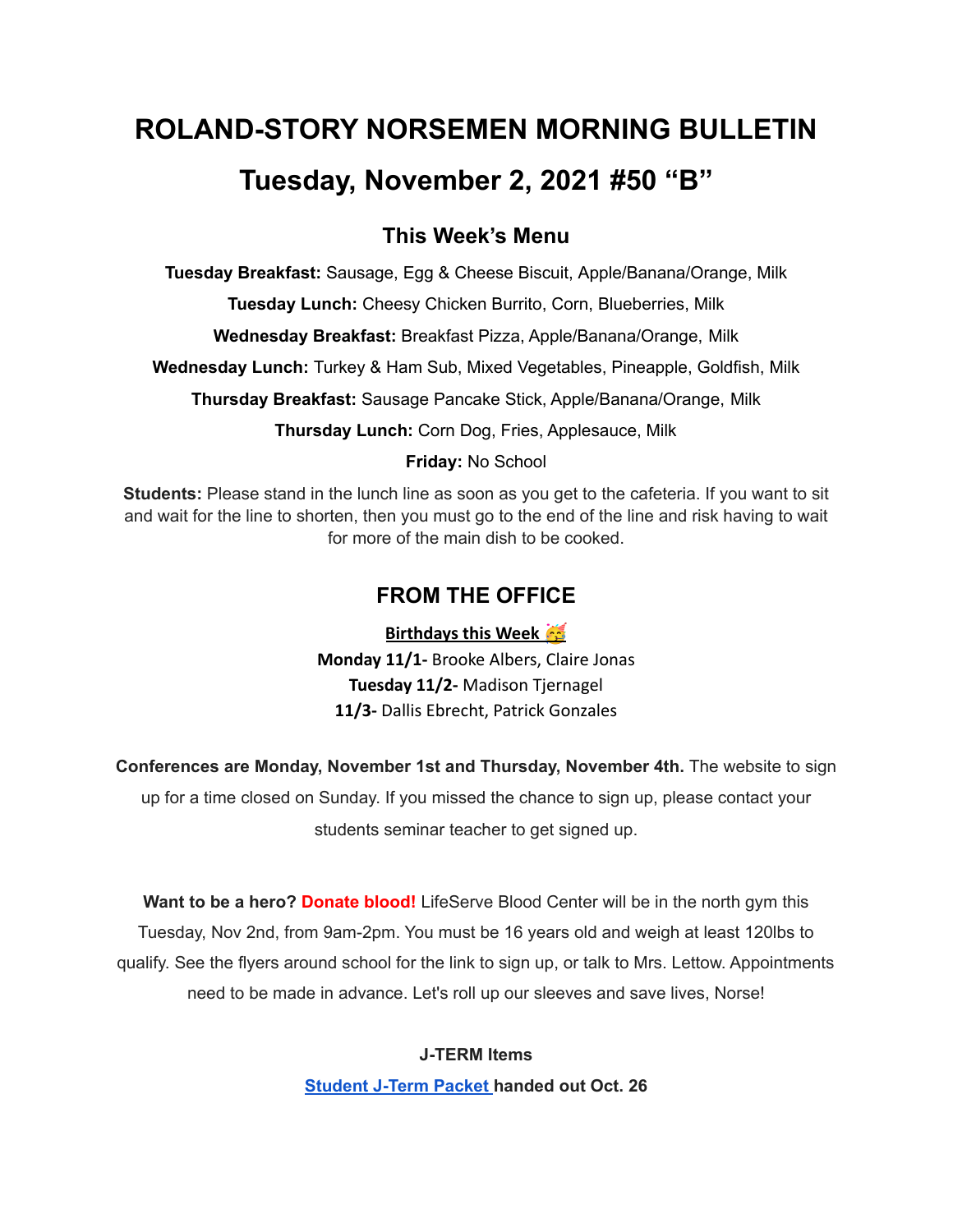#### **[Video](https://drive.google.com/file/d/1-IjAQRz891m66mXs_V_s9qC8_1HN0Jw_/view?usp=sharing)**

## **Girls Basketball Apparel Order:** [Click](https://rsgbb21.itemorder.com/shop/sale/) Here to order. Deadline is Tuesday November 2nd

**Elementary Book Fair Volunteers:** The Elementary school is looking for volunteers for their book fair. If you need volunteer or silver cord hours sign up for a shift! **<https://www.signupgenius.com/go/20f0b4ba9a92ca5f58-rolandstory>**

> **Haunted High School Tickets now on sale! [Click](https://drive.google.com/file/d/1QQXVvjnwkvK4mkS1QKdNp9LhOMZRHqKl/view?usp=sharing) here for more information**

**Annual Norsemen Baseball Fan Cloth fundraiser is now live.** There are multiple non-sport specific items available for youth to adults. Items will arrive prior to Christmas break, and make for great gift ideas. All orders are done online, and shipped directly to your home. Be sure to utilize the size chart provided on the Fan Cloth website. Link to online store is [fancloth.shop/NLZVR](http://fancloth.shop/NLZVR). To give order credit to a member of the Norsemen baseball team just put in their name at checkout. Deadline for orders will be midnight 11/5. Contact Coach Hill, chill@roland-story.k12.ia.us, with any questions you may have regarding the order.



**[COUNSELOR](https://docs.google.com/document/d/1vmwczNPbDzXe9vFaG5LJMQ7NYDv-i4oQJHybqA65TUc/edit?usp=sharing) FOLDER (9-12)-Click here**

**College Outreach Opportunity**

**When: November 4, 2021**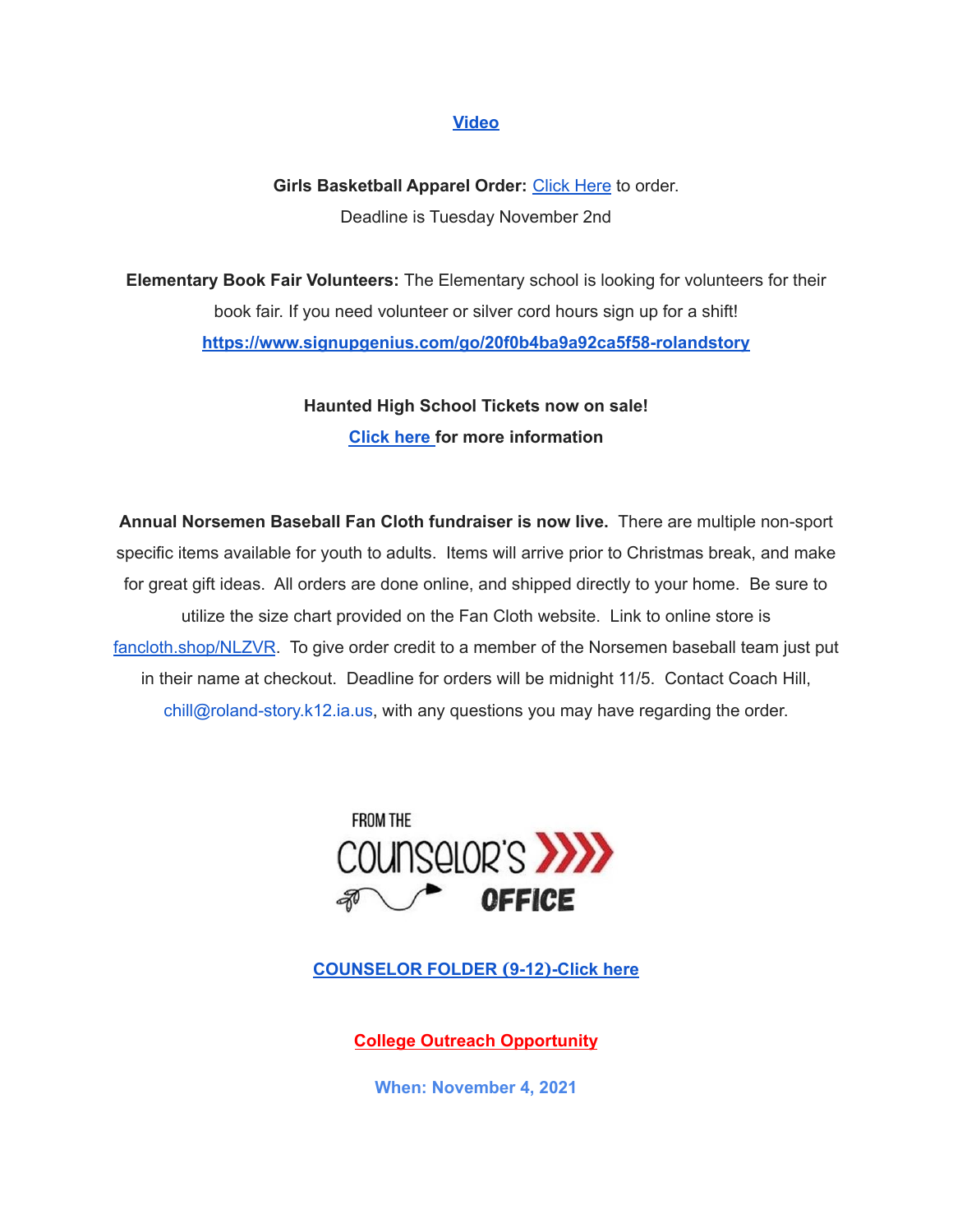**Time: Time: 5:00-7:00 p.m.**

**Where: HS Commons**

**Mrs. Heisterkamp will have a representative from SCCAN available for parents to ask questions and/or seek resources. Please stop by their table and visit!**

**Vision: Story County College Access Network (SCCAN) will provide awareness and coordination among existing resources, identify gaps, and develop solutions that will better prepare individuals for post-secondary educational opportunities and ultimately, careers.**

**Mission: SCCAN is a multi-sector collaborative network that engages individuals, guardians, and partners to improve outcomes for career readiness and post-secondary opportunities through systemic awareness and engagement.**

| <b>College Visit</b>                                                                                              |                                               |
|-------------------------------------------------------------------------------------------------------------------|-----------------------------------------------|
| Friday, 11/19 during seminar time<br>(either Counselor's room or Auditorium depending on numbers)<br>Sign up here |                                               |
|                                                                                                                   | *College Rep: Application help & College Info |
|                                                                                                                   | *ROTC (Air Force) Rep: Info                   |
| <b>Iowa State University</b>                                                                                      |                                               |

## **Scholarships**

[StudentScholarships.org](https://drive.google.com/file/d/1vNlRtrk0wQiX1jPIPjpUVHhi5zFlcRvw/view?usp=sharing) \*Search is On [Scholarship](https://studentscholarships.org/scholarship/19120/search_is_on_scholarship_scholarship.php)- \$2,000 due 11/30 \*Dell [Scholars](https://studentscholarships.org/scholarship/9745/dell_scholars_program_scholarship.php) Program- \$20,000 due 12/1 \*Jameela Jamil x I Weigh [Scholarship-](https://studentscholarships.org/scholarship/19302/jameela_jamil_x_i_weigh_scholarship_scholarship.php) \$5,000 due 12/2 \*Stephen J. Brady Stop Hunger [Scholarship-](https://studentscholarships.org/scholarship/8850/stephen_j_brady_stop_hunger_scholarships_scholarship.php) \$5,000 due 12/5 \*Science [Ambassador](https://studentscholarships.org/scholarship/14669/science_ambassador_scholarship_scholarship.php) Scholarship- \$40,000 due 12/13 \*Burger King [Scholars](https://studentscholarships.org/scholarship/10533/burger_king_scholars_program_scholarship.php) Program- \$50,000 due 12/15 \*Senior Planning Social Work and Eldercare [Scholarship](https://studentscholarships.org/scholarship/11393/senior_planning_social_scholarship.php)- \$900 due 12/15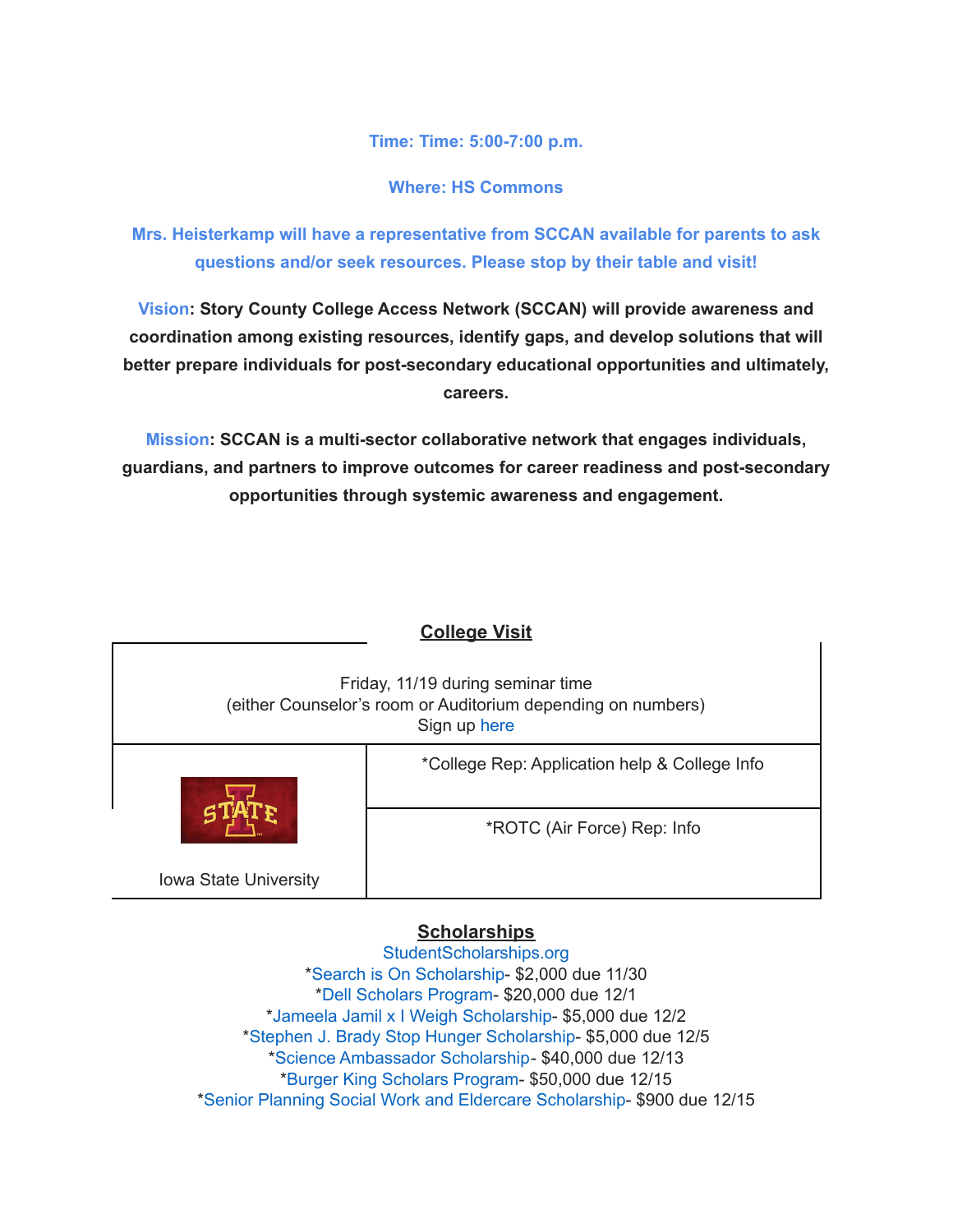\*Path to Pro [Scholarship](https://studentscholarships.org/scholarship/19069/path_to_pro_scholarship_program_scholarship.php) Program- \$2,000 due 12/31 \*CX [Scholarship-](https://studentscholarships.org/scholarship/19320/cx_scholarship_scholarship.php) \$10,000 due 12/31 \*Design Thinking [Scholarship](https://studentscholarships.org/scholarship/11010/design_thinking_scholarship_scholarship.php)- \$500 due 12/31 \*Certified Nursing Assistant [Scholarship-](https://studentscholarships.org/scholarship/19122/certified_nursing_assistant_scholarship_scholarship.php) \$1,000 due 12/31 \*Thiel High School [Fellowship](https://studentscholarships.org/scholarship/14065/thiel_fellowship_scholarship.php)- \$100,000 due 12/31 \*Power of Resilience [Scholarship-](https://studentscholarships.org/scholarship/14792/power_of_resilience_scholarship_scholarship.php) \$1,000 due 12/31 \*CC Bank's Young Scholars [Scholarship-](https://studentscholarships.org/scholarship/13729/cc_bank_s_young_scholars_scholarship_scholarship.php) \$2,000 due 12/31 \*Honor a Hero [Scholarship](https://studentscholarships.org/scholarship/19015/honor_a_hero_scholarship_scholarship.php)- \$1,000 due 12/31

DAR [Scholarships-](https://dar.academicworks.com/) due 1/31

\*Alice W. Rooke- \$5,000 \*America 250! Scholarship- \$5,000 \*American Indians- \$4,000 \*Arthur Lockwood Beneventi Law- \$2,000 \*Caroline E. Holt Nursing- \$2,500 \*DAR Centennial- \$2,500 \*Dr. Aura-Lee A. Na James Hobbs Pittenger American History- \$2,000 \*Dr. Francis Anthony Beneventi Medical- \$5,000 \*Edward G. and Helen A. Borgens Elementary Teacher Education- \$1,500 \*Edward G. and Helen A. Borgens Secondary Teacher Education- \$1,500 \*Frances Crawford Marvin American Indian- \$Varies \*Irene and Daisy MacGregor Memorial- \$5,000 \*Leslie Andree Hanna Medical- \$5,000 \*Lillian and Arthur Dunn- \$2,500 \*Madeline Pickett (Halbert) Cogswell Nursing- \$2,500 \*Margaret Howard Hamilton- \$1,000 \*Mary Elizabeth Lockwood Beneventi MBA- \$2,000 \*Nellie Love Butcher Music- \$5,000 \*Occupational/Physical Therapy- \$2,000 \*Richard and Elizabeth Dean- \$5,000 \*The Leo W. and Alberta V. Thomas Utz English- \$4,000 \*The Leo W. and Alberta V. Thomas Utz Mathematics- \$4,000 \*The Lucinda Beneventi Findley History- \$2,000 \*The Robert Hunder Swadley Horticulture- \$Varies \*William Robert Findley Graduate Chemistry-\$2,000

**Are you currently enrolled in a DMACC Online and/or On-Campus course? Take note!** If you believe you may fail a DMACC course you should consider dropping the course before November 4th. If you drop before Nov. 4th it will be recorded as a "W" (Withdraw) on your DMACC transcript. If you drop the course AFTER November 4th an "F" will be recorded on your DMACC transcript.

**DMACC Semester 2 online classes now available.** You MUST be proficient in the areas of math, science, and language arts. The scores are based on your 2020-2021 ISASP assessments. Click here and read the [directions!](https://docs.google.com/document/d/1DwEmgrLuBDkU4bqokTEqzimj1v3EFqhLcx5OUZTQjsg/edit?usp=sharing) :)